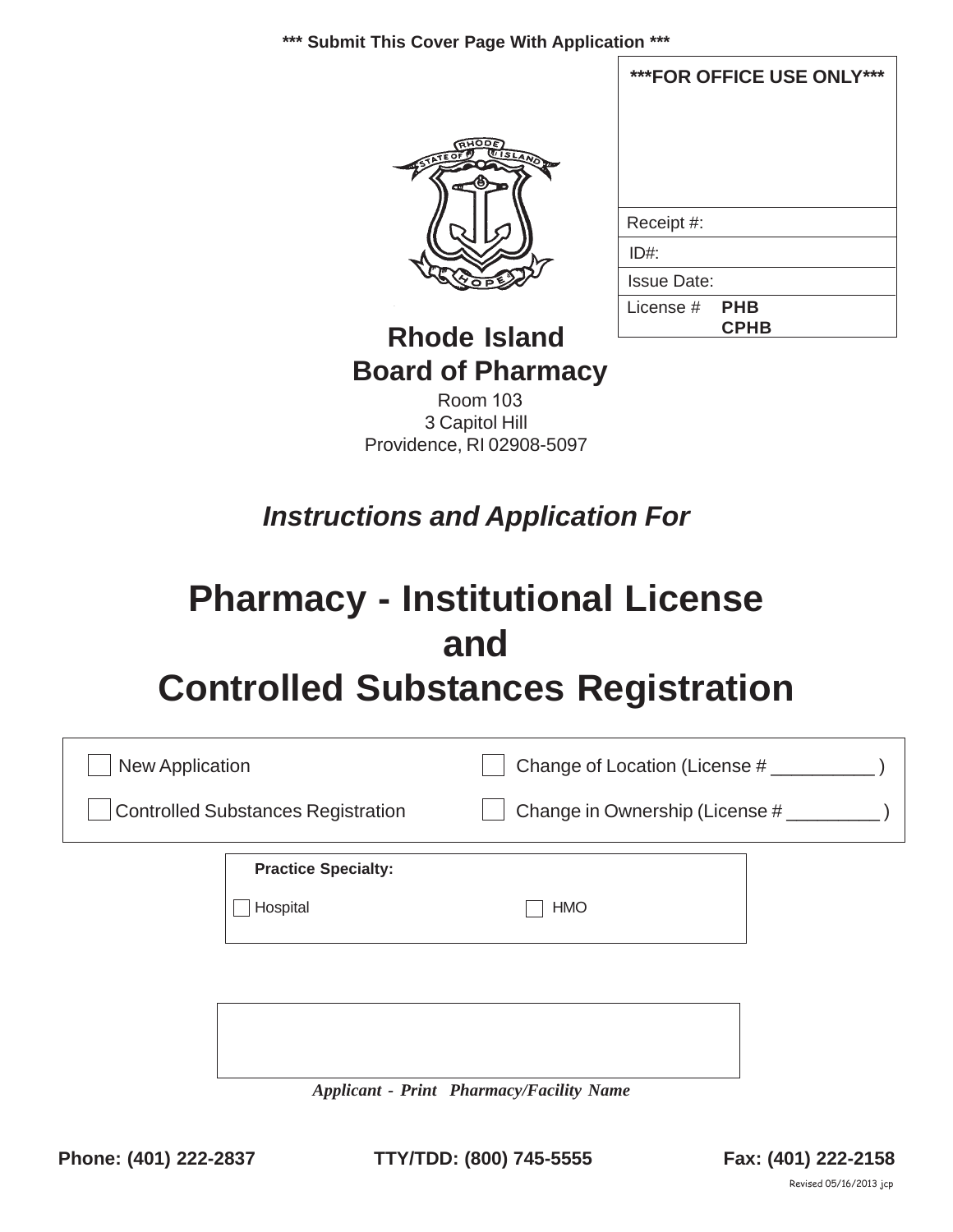**GENERAL INFORMATION \*\*\*Detach Page - Do Not Submit With Application \*\*\***

### **Enclosures**

The following materials and information should be enclosed within this application packet:

Application Materials

| Termination as Pharmacist-in-Charge Report & Information (Save for Future Use)12-13 |  |
|-------------------------------------------------------------------------------------|--|

### **Licensure Requirements**

- Application Fee of **\$220.00** (add \$100.00 for Controlled Substances Registration for a total of **\$320.00**) Check or money order only (**NOTE:** All application fees are **non-refundable**)
- Federal Drug Enforcement Administration (DEA) Registration (if applicable)
- Pharmacist-in-Charge
- Blueprint or Floor Plan Drawings (for new pharmacy or change of location only)
- Inspection (for new pharmacy or change of location only)

### **Pharmacist-in-Charge**

The pharmacist-in-charge is a pharmacist licensed in this state that is designated by the owner as the person responsible for the operation of a pharmacy, and who is personally in full and actual charge of such pharmacy and personnel. The pharmacist-in-charge is responsible for meeting the requirements set forth by federal and state law, the Pharmacy Act, and other applicable regulations of the BOARD.

### **Physician ownership**

The Board of Pharmacy shall refuse to grant any pharmacy license to any person who is a practitioner authorized to prescribe medications or to any partnership, corporation or other entity in which practitioners authorized to prescribe medications maintain a financial interest which, in the aggregate, exceeds ten percent (10%) of the total ownership of said entity or of the subject pharmacy or drug store. "Financial interest" means financial benefit gained by any practitioner with authority to prescribe drugs and includes such benefit derived by a spouse or dependent child. **Information regarding practitioner ownership and financial interest must be provided along with this application.**

On and after July 1, 1994, good and sufficient cause shall exist for the refusal to renew and/or for the revocation of any pharmacy license, if, after hearing, the Board of Pharmacy determines that:

- *i. Practitioners, spouse (if not estranged) or any dependent child or business associate of the person with authority to prescribe medications maintain a financial interest, which, in the aggregate, exceeds ten percent (10%) of the total ownership of the subject pharmacy, drug store or licensee; or*
- *ii. More than forty percent (40%) of the prescriptions filled by the subject pharmacy or drug store within any three (3) month period beginning on or after July 1, 1994 were issued by practitioners with any ownership interest in a drug store or licensee.*
	- a. The pharmacist-in-charge of said pharmacy shall furnish and deliver to the Board, upon request, all dispensing reports, and any other required documents necessary to determine the percentage of prescriptions filled.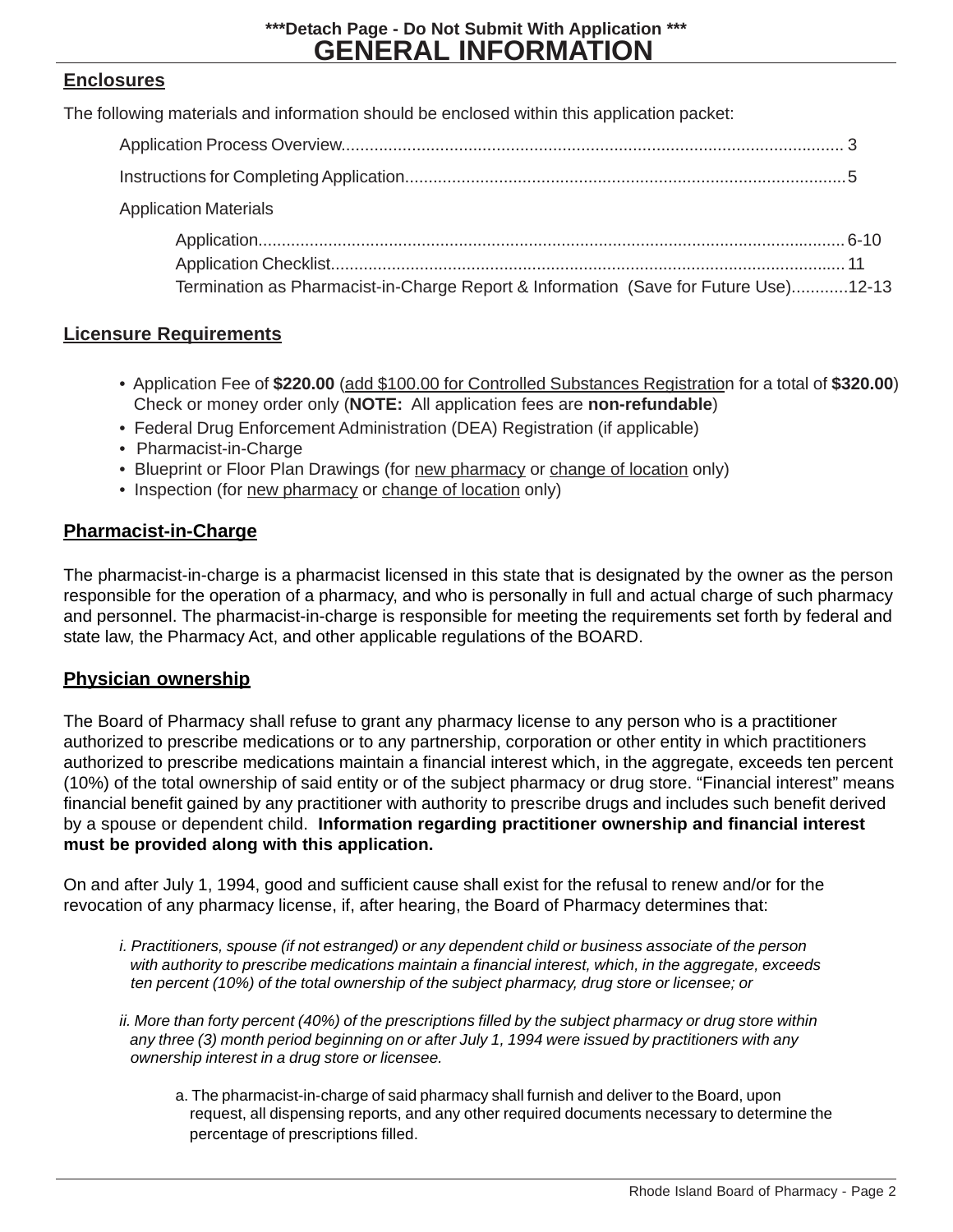The licensure process in the State of Rhode Island is conducted by the Rhode Island Department of Health (HEALTH), Office of Health Professions Regulation, and the Rhode Island Board of Pharmacy (BOARD).

### **Application Process**

This application is to be used for a new institutional pharmacy, and to apply for a new license due to a change in ownership or location. Copies of the current continuing education credits for the pharmacist-in-charge must accompany this application. A pharmacy license will be issued to a person, owner, corporation, or other legal entity, hereinafter called the "Licensee". The license shall entitle the owner to operate such pharmacy at the location specified and shall not be transferred. The license shall be posted in a conspicuous place on the licensed premises. When there is a change in ownership, operation and/or location, the license immediately becomes void and shall be delivered by the licensee to the BOARD. It is the duty of the owner to immediately notify the BOARD of any proposed change of location or ownership, and to file the required application prior to the change.

### **"Change of ownership" means:**

- a. In the case of a pharmacy, manufacturer or wholesaler which is a partnership which results in a new partner acquiring a controlling interest in the partnership;
- b. In the case of a pharmacy, manufacturer or wholesaler which is a sole proprietorship, the transfer of the title and property to another person;
- c. In the case of a pharmacy, manufacturer or wholesaler which is a corporation:
- i. A sale, lease exchange, or other disposition of all, or substantially all of the property and assets of the corporation; or
- ii. A merger of the corporation into another corporation; or
- iii. The consolidation of two or more corporations, resulting in the creation of a new corporation; or
- iv. In the case of a pharmacy, manufacturer or wholesaler which is a business corporation, any transfer of corporate stock which results in a new person acquiring a controlling interest in the corporation; or
- v. In the case of a pharmacy, manufacturer or wholesaler which is a nonbusiness corporation, any change in membership which results in a new person acquiring a controlling vote in the corporation.

Renovating or remodeling an existing pharmacy is not considered a change of location. Written notification to the BOARD is required prior to the renovations or remodeling, stipulating the expected date of completion, and accompanied by the blueprints of the proposed changes.

All items listed on the "checklist" (page 11) must be submitted for an application to be considered complete. All applications are considered valid for six months from the day they are received at HEALTH. If you do not complete the application process and obtain a license within those six months, a new application and fee must be submitted.

A new pharmacy, or a relocation of an existing pharmacy, must be inspected prior to the issuance of a license. It is the applicant's responsibility to contact the BOARD to schedule an inspection. Please allow a minimum of four weeks for the entire licensure process to be completed. If the applicant has had criminal or disciplinary history in Rhode Island or another state, it may take an additional two or three months for all pertinent documentation to be received, and a decision to be made regarding the issuance of a license. This is an estimate of the amount of time that is required to become licensed. The entire process may take more or less time than estimated.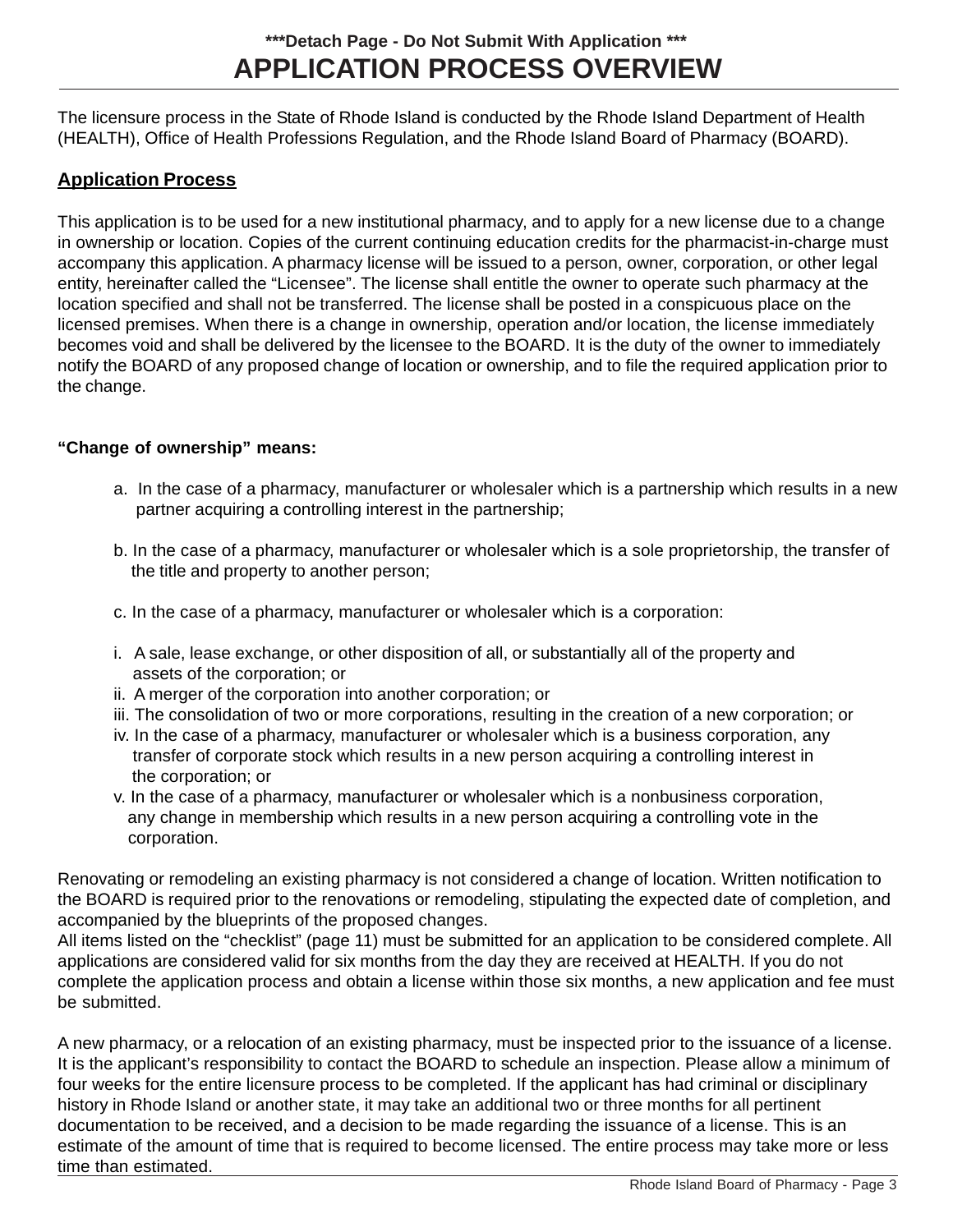### **APPLICATION PROCESS OVERVIEW**

**(continued)**

Licenses will be issued within five working days following the Board's approval of the completed application. Wall permits are mailed approximately two weeks from the date of issuance, and are mailed to the address furnished in the application. It is the applicant's responsibility to notify the BOARD, in writing, if there are changes during the interim, or at any time after the license is issued. It is the responsibility of the licensee to notify the BOARD in writing when there is a change in the pharmacist-in-charge. **At no time can a pharmacy operate without a designated pharmacist-in-charge on file with the BOARD.**

HEALTH will not, for any reason, accelerate processing of one applicant at the expense of other applicants. Once completed, the application will be reviewed, and will be contacted by the BOARD if further information is required. Be advised, the applicant may be required to appear for an interview.

### **NOTE:**

Licensure application materials are public records as mandated by Rhode Island law and may be made available to the public, unless otherwise prohibited by State or Federal Law.

The license will expire on September 30th *(regardless of the date issued)*, and a form will be mailed to renew the pharmacy license for the period October 1st through September 30th. It is the licensee's responsibility to maintain an active license. If a renewal is not received, the licensee is to contact the BOARD to follow-up on the status of the renewal:

### **https://healthri.mylicense.com/Verification/**

Please continue to review the remaining portions of this application packet for instructions and other materials necessary to complete the Board application. If you have any questions about this application process, or would like to check on the status of your BOARD application, please contact the BOARD at (401) 222-2837.

### *Rules and Regulations*

To obtain the Rules and Regulations for your profession visit the A-Z list on the Topics & Programs page at the following web site. From the list click on the letter for your profession.

### **http://www.health.ri.gov/atoz/**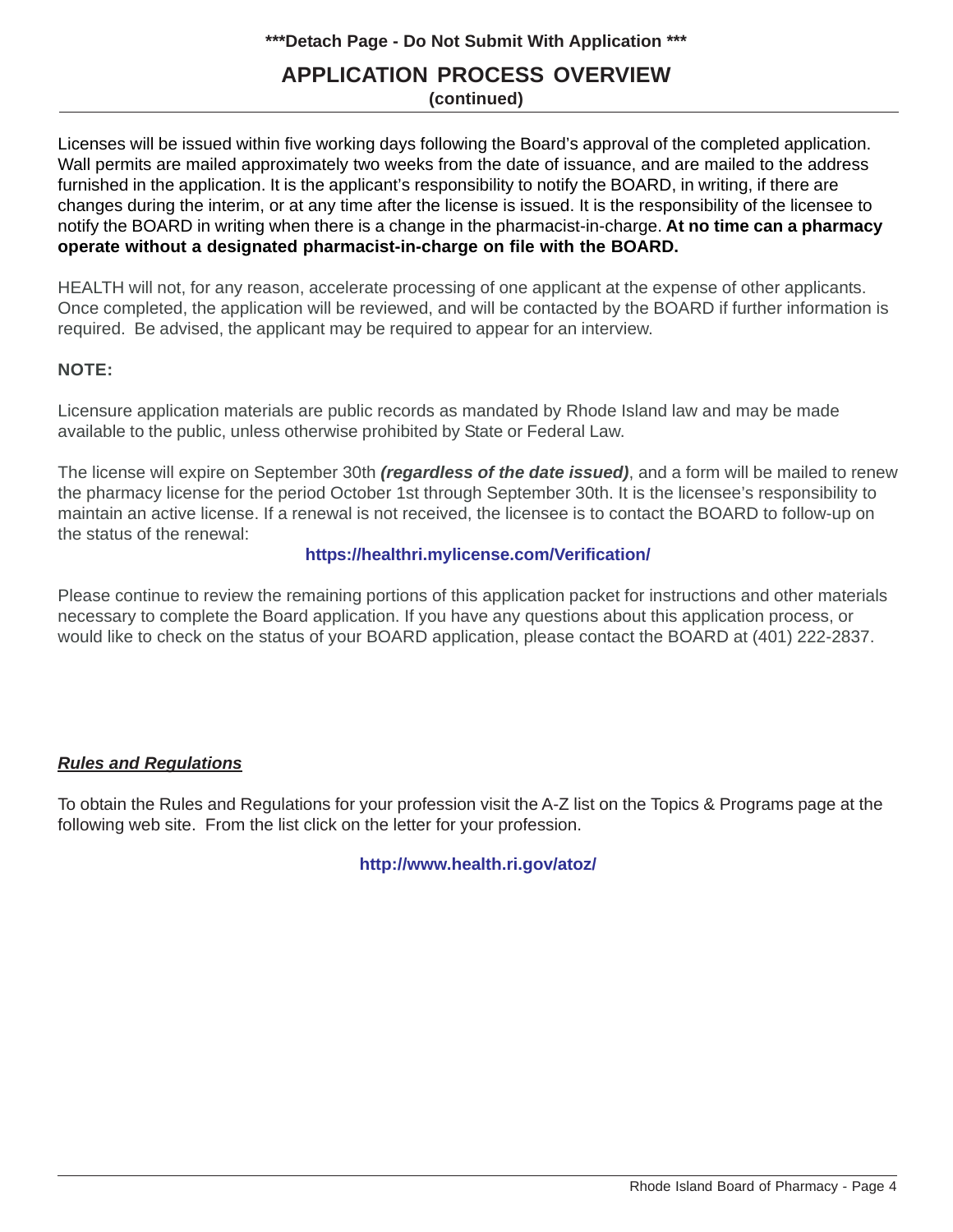### **INSTRUCTIONS FOR COMPLETING THE BOARD APPLICATION \*\*\*Detach Page - Do Not Submit With Application \*\*\***

Read the following instructions and those throughout the application packet carefully before completing the Board application. **Only complete applications with the appropriate fee will be accepted.** Failure to submit all required information and appropriate documentation may result in processing delays. All of the information provided is subject to change.

### **General Instructions**

- 1. Make a copy of the application and forms before you begin in case you make a mistake.
- 2. Type the information or print in blue or black ball-point pen. Board staff will not make assumptions about illegible information. Be sure to print the licensee's name in the box provided on the cover page.
- 3. Provide a response to each section or question; otherwise mark "N/A" for Not Applicable.
- 4. It is suggested that a copy of the completed application be made before submitting it to the Board.
- 5. It is the applicant's responsibility to check on the status of the application.

### **Completing your Board Application**

- 1. Complete the **Board Application** pages (6-10). Respond to all components of the application as instructed. If you attach separate pages in continuation of the Board application, such pages MUST clearly indicate the section for which such information is being reported.
- 2. Make a check or money order (in U.S. Funds only) for the application fee of **\$220.00** (or **\$320.00** with CSR application) payable to **General Treasurer, State of Rhode Island** and staple it to the upper left-hand corner of the cover page of the application.

A Controlled Substances Registration (CSR) is mandatory for all new pharmacies that will dispense controlled substances. The fees are NONREFUNDABLE. A Drug Enforcement Administration (DEA) Registration is also required. **Contact the DEA at 617-557-2200 for the application**

### http://www.deadiversion.usdoj.gov./drugreg/reg\_apps/index.html

### **The RI CSR is contingent upon a DEA Registration being issued.**

Complete all application materials as instructed and arrange them in order as they appear in the application checklist (see page 11). Do not submit applications without all applicable information, documentation and fee. Mail these components of the application to:

> **Rhode Island Department of Health Board of Pharmacy, Room 103 3 Capitol Hill Providence, RI 02908-5097**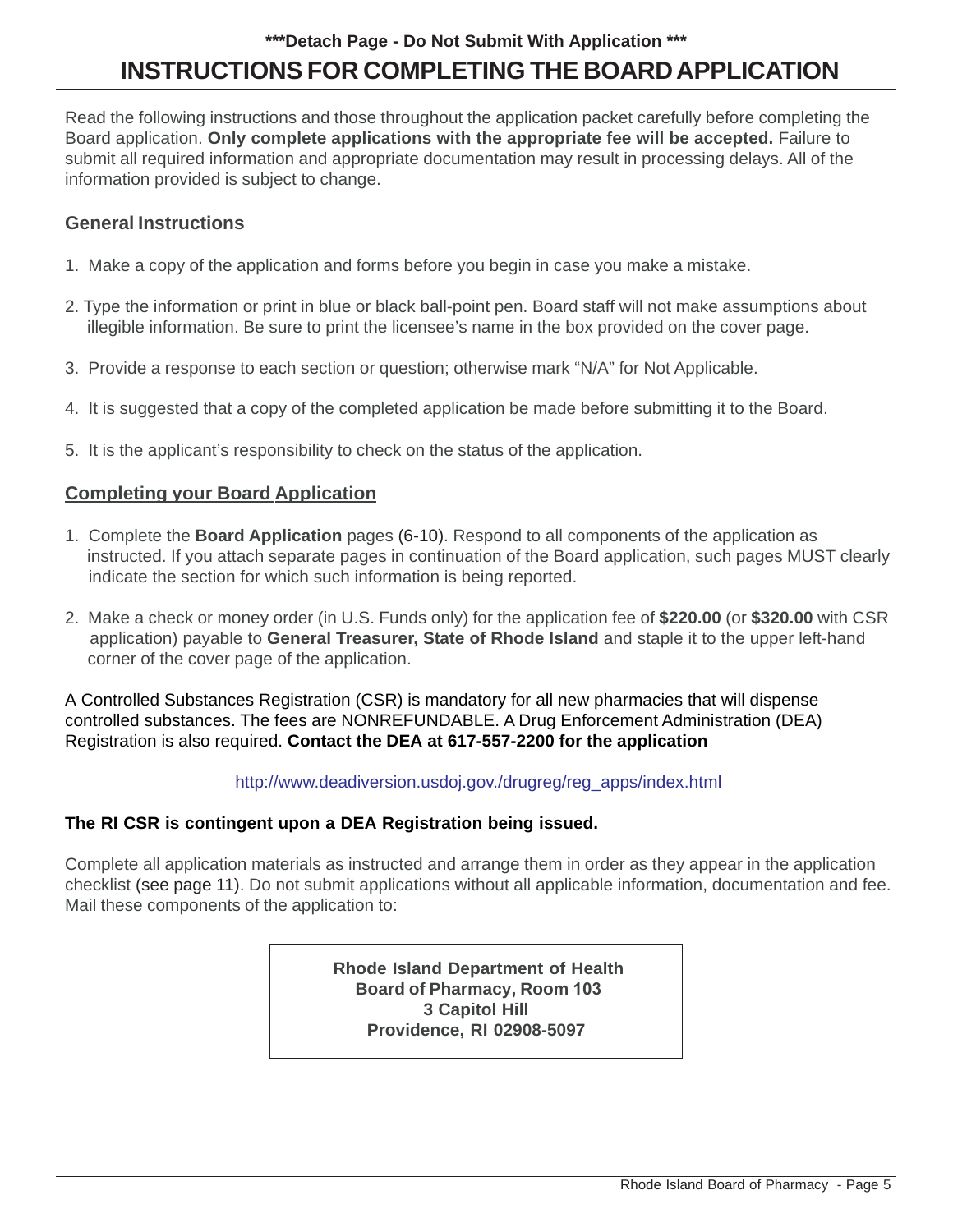

### **State of Rhode Island Board of Pharmacy**

Application for Pharmacy - Institutional

| Refer to the Application Instructions when completing these forms. Type or block print only. Do not use felt-tip pens. |                                                                                    |             |  |  |
|------------------------------------------------------------------------------------------------------------------------|------------------------------------------------------------------------------------|-------------|--|--|
|                                                                                                                        |                                                                                    |             |  |  |
| 1. Facility Name:                                                                                                      |                                                                                    |             |  |  |
|                                                                                                                        | <b>Facility Name</b>                                                               |             |  |  |
| 2. Pharmacist-                                                                                                         |                                                                                    |             |  |  |
| in-Charge                                                                                                              | Pharmacist License Number                                                          |             |  |  |
| Provide the name of                                                                                                    |                                                                                    |             |  |  |
| the pharmacist who is<br>responsible for the                                                                           | <b>First Name</b>                                                                  |             |  |  |
| day-to-day operations<br>of the pharmacy.                                                                              | Middle Name                                                                        |             |  |  |
| <b>NOTE:</b> A change in<br>the Pharmacist-in-                                                                         |                                                                                    |             |  |  |
| Charge requires<br>written notification to                                                                             | Surname, (Last Name)                                                               |             |  |  |
| the BOARD.                                                                                                             | Suffix (i.e., Jr., Sr., II, III)<br>Area Code<br><b>Phone Number</b><br>Extension  | Unlisted?   |  |  |
|                                                                                                                        |                                                                                    |             |  |  |
| 3. Facility Mailing                                                                                                    |                                                                                    |             |  |  |
| Information:                                                                                                           | First Line Address                                                                 |             |  |  |
| Please provide the<br>mailing information for                                                                          | Second Line Address                                                                |             |  |  |
| all communication<br>regarding this license. It                                                                        |                                                                                    |             |  |  |
| is your responsibility to<br>notify the board of all                                                                   | Third Line Address                                                                 |             |  |  |
| address changes.                                                                                                       |                                                                                    |             |  |  |
| This information                                                                                                       | City<br><b>State</b><br>Zip Code                                                   |             |  |  |
| will NOT appear<br>on the HEALTH                                                                                       | Country, If NOT U.S.<br>Postal Code, If NOT U.S.                                   |             |  |  |
| Web site.                                                                                                              |                                                                                    |             |  |  |
|                                                                                                                        | Mailing Address Phone<br>Mailing Address Fax<br>Extension                          |             |  |  |
|                                                                                                                        |                                                                                    |             |  |  |
|                                                                                                                        | Email Address (Format for email address is Username@domain e.g. applicant@isp.com) |             |  |  |
| 4. Facility                                                                                                            |                                                                                    |             |  |  |
| <b>Location</b>                                                                                                        | <b>First Line Address</b>                                                          |             |  |  |
| Information:                                                                                                           | Second Line Address                                                                |             |  |  |
| It is your responsibility<br>to notify the board of all                                                                |                                                                                    |             |  |  |
| address changes.                                                                                                       | Third Line Address                                                                 |             |  |  |
| This information                                                                                                       |                                                                                    |             |  |  |
| will appear on the<br><b>HEALTH</b> Web site.                                                                          | Zip Code<br>City<br><b>State</b>                                                   |             |  |  |
|                                                                                                                        | Country<br>Postal Code, If NOT U.S.                                                |             |  |  |
|                                                                                                                        |                                                                                    |             |  |  |
|                                                                                                                        | <b>Facility Phone</b><br><b>Facility Fax</b><br>Extension                          |             |  |  |
|                                                                                                                        |                                                                                    |             |  |  |
|                                                                                                                        | Email Address (Format for email address is Username@domain e.g. applicant@isp.com) |             |  |  |
| 5. Type of<br>Ownership                                                                                                | Corporation<br><b>Limited Liability Company</b><br>Partner                         |             |  |  |
| Please Check ONE                                                                                                       | Sole Proprietorship<br><b>Limited Partnership</b>                                  | Partnership |  |  |
|                                                                                                                        | Other (Describe):<br><b>Governmental Entity</b>                                    |             |  |  |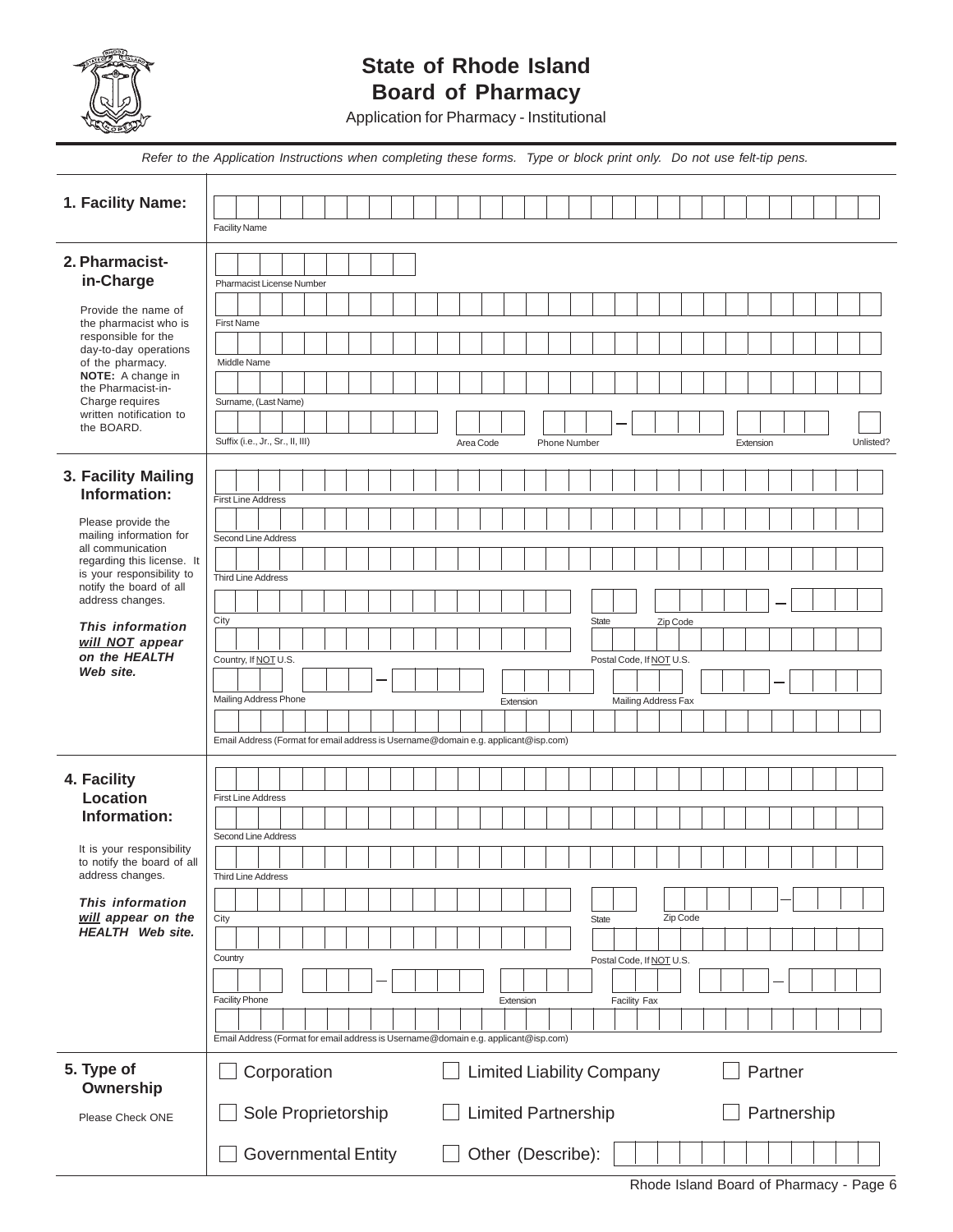| 6. Ownership                                                                                                                     |                                                                                                                                                                                                                                                                                                                                                                                                                                                                                                                                                                                                                                                                                                                                                                                                                                                                                                                                          |
|----------------------------------------------------------------------------------------------------------------------------------|------------------------------------------------------------------------------------------------------------------------------------------------------------------------------------------------------------------------------------------------------------------------------------------------------------------------------------------------------------------------------------------------------------------------------------------------------------------------------------------------------------------------------------------------------------------------------------------------------------------------------------------------------------------------------------------------------------------------------------------------------------------------------------------------------------------------------------------------------------------------------------------------------------------------------------------|
| Information:                                                                                                                     | Name of Owner                                                                                                                                                                                                                                                                                                                                                                                                                                                                                                                                                                                                                                                                                                                                                                                                                                                                                                                            |
|                                                                                                                                  |                                                                                                                                                                                                                                                                                                                                                                                                                                                                                                                                                                                                                                                                                                                                                                                                                                                                                                                                          |
| Provide the name<br>address and<br>telephone number(s)<br>of the facility/<br>business owner in<br>the spaces provided.<br>NOTE: | D.B.A. (Doing Business As)<br><b>First Line Address</b><br>Second Line Address<br><b>Third Line Address</b>                                                                                                                                                                                                                                                                                                                                                                                                                                                                                                                                                                                                                                                                                                                                                                                                                              |
| If practitioner<br>ownership,                                                                                                    |                                                                                                                                                                                                                                                                                                                                                                                                                                                                                                                                                                                                                                                                                                                                                                                                                                                                                                                                          |
| please provide                                                                                                                   | City<br>State/Province Zip Code                                                                                                                                                                                                                                                                                                                                                                                                                                                                                                                                                                                                                                                                                                                                                                                                                                                                                                          |
| aggregate                                                                                                                        |                                                                                                                                                                                                                                                                                                                                                                                                                                                                                                                                                                                                                                                                                                                                                                                                                                                                                                                                          |
| financial interest                                                                                                               | Country, If NOT U.S.<br>Postal Code, If NOT U.S.                                                                                                                                                                                                                                                                                                                                                                                                                                                                                                                                                                                                                                                                                                                                                                                                                                                                                         |
| and attach                                                                                                                       |                                                                                                                                                                                                                                                                                                                                                                                                                                                                                                                                                                                                                                                                                                                                                                                                                                                                                                                                          |
| information to this<br>application.                                                                                              |                                                                                                                                                                                                                                                                                                                                                                                                                                                                                                                                                                                                                                                                                                                                                                                                                                                                                                                                          |
|                                                                                                                                  | Facility Fax<br><b>Facility Phone</b><br>Extension                                                                                                                                                                                                                                                                                                                                                                                                                                                                                                                                                                                                                                                                                                                                                                                                                                                                                       |
|                                                                                                                                  |                                                                                                                                                                                                                                                                                                                                                                                                                                                                                                                                                                                                                                                                                                                                                                                                                                                                                                                                          |
|                                                                                                                                  | Email Address (Format for email address is Username@domain e.g. applicant@isp.com)<br>"Pursuant to Title 5, Chapter 76, of the Rhode Island General Laws,<br>as amended, I attest that I have filed all applicable tax returns and<br>U.S. Social Security Number (SSN)<br>paid all taxes owed to the State of Rhode Island, and I understand<br>that my Social Security Number (SSN)//Federal Employer<br>Identification Number (FEIN) will be transmitted to the Divison of<br>Federal Employer Identification Number (FEIN)<br>Taxation to verify that no taxes are owed to the State."<br><b>NOTE:</b> If you are the sole proprietor of a facility or business, then you must supply<br>your Social Security Number (SSN). If you are an individual representing a facility<br>or a business that is seeking licensure, then you must supply the Federal Employer<br>Identification Number (FEIN) for the facility or the business. |
| 7. NCPDP#:                                                                                                                       | NCPDP Number (no dashes)                                                                                                                                                                                                                                                                                                                                                                                                                                                                                                                                                                                                                                                                                                                                                                                                                                                                                                                 |
|                                                                                                                                  | National Council for Prescription Drug Programs Number (NCPDP)<br>[formerly know an National Assoication of Board of Pharmacy Number (NABP#)]                                                                                                                                                                                                                                                                                                                                                                                                                                                                                                                                                                                                                                                                                                                                                                                            |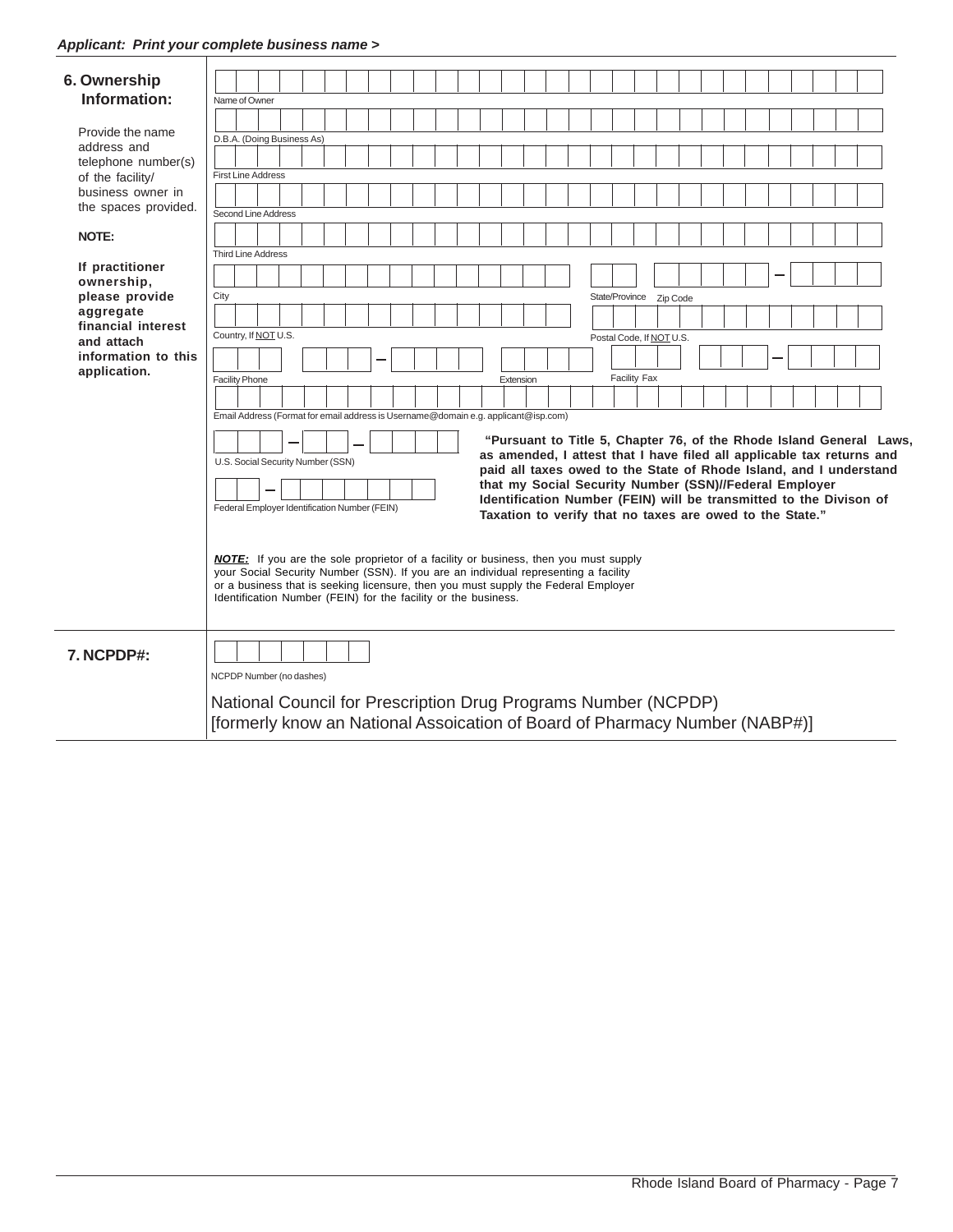#### *Applicant: Print your complete business name >*  $\vert \ \ \vert$

| 8. Pharmacy                                                          |             |      |                |
|----------------------------------------------------------------------|-------------|------|----------------|
| <b>Personnel</b>                                                     |             | Name | License Number |
| List names and<br>license numbers<br>of all personnel                |             | Name | License Number |
| employed in the<br>pharmacy, and                                     |             | Name | License Number |
| indicate whether<br>their employment                                 | Pharmacists | Name | License Number |
| is full time or part<br>time.                                        |             | Name | License Number |
| Attach a separate<br>page if necessary.                              |             | Name | License Number |
| A licensed                                                           |             | Name | License Number |
| pharmacist<br>must be present at                                     |             | Name | License Number |
| all times the<br>pharmacy is<br>open.                                |             | Name | License Number |
| <b>NOTE:</b>                                                         |             |      |                |
| It is the                                                            |             | Name | License Number |
| responsibility<br>of the Pharmacist-                                 |             | Name | License Number |
| in-Charge to<br>ensure that only                                     | Interns     | Name | License Number |
| those individuals<br>with active<br>licenses are                     |             | Name | License Number |
| permitted access<br>into the pharmacy.                               | harmacy     | Name | License Number |
| Verifications of<br>Licensure can be                                 | ൨           | Name | License Number |
| printed from the<br>following web<br>site:<br>www.health.ri.gov/hsr/ |             | Name | License Number |
|                                                                      |             | Name | License Number |
| professions/license.php                                              |             | Name | License Number |
|                                                                      |             |      |                |
|                                                                      |             | Name | License Number |
|                                                                      |             | Name | License Number |
|                                                                      |             | Name | License Number |
|                                                                      |             | Name | License Number |
|                                                                      | Technicians | Name | License Number |
|                                                                      |             | Name | License Number |
|                                                                      |             | Name | License Number |
|                                                                      | Pharmacy    | Name | License Number |
|                                                                      |             | Name | License Number |
|                                                                      |             | Name | License Number |
|                                                                      |             | Name | License Number |
|                                                                      |             | Name | License Number |
|                                                                      |             |      |                |

Rhode Island Board of Pharmacy - Page 8

 $\Box$ F/T  $\Box$ P/T

 $\Box$ F/T  $\Box$ P/T

 $\Box$ F/T  $\Box$ P/T

 $\Box$ F/T  $\Box$ P/T

 $\Box$ F/T  $\Box$ P/T

 $\Box$ F/T  $\Box$ P/T

 $\Box$ F/T  $\Box$ P/T

 $\Box$ F/T  $\Box$ P/T

 $\Box$ F/T  $\Box$ P/T

 $\Box$ F/T  $\Box$ P/T

 $\Box$ F/T  $\Box$ P/T

 $\Box$ F/T  $\Box$ P/T

 $\Box$ F/T  $\Box$ P/T

 $\Box$ F/T  $\Box$ P/T

 $\Box$ F/T  $\Box$ P/T

 $\Box$ F/T  $\Box$ P/T

 $\Box$ F/T  $\Box$ P/T

 $\Box$ F/T  $\Box$ P/T

 $\Box$ F/T  $\Box$ P/T

 $\overline{\phantom{a}}$ 

 $\Box$ F/T  $\Box$ P/T

 $\Box$ F/T  $\Box$ P/T

 $\Box$ F/T  $\Box$ P/T

 $\Box$ F/T  $\Box$ P/T

 $\Box$ F/T  $\Box$ P/T

 $\Box$ F/T  $\Box$ P/T

 $\Box$ F/T  $\Box$ P/T

 $\Box$ F/T  $\Box$ P/T

 $\Box$ F/T  $\Box$ P/T

 $\Box$ F/T  $\Box$ P/T

 $\Box$ F/T  $\Box$ P/T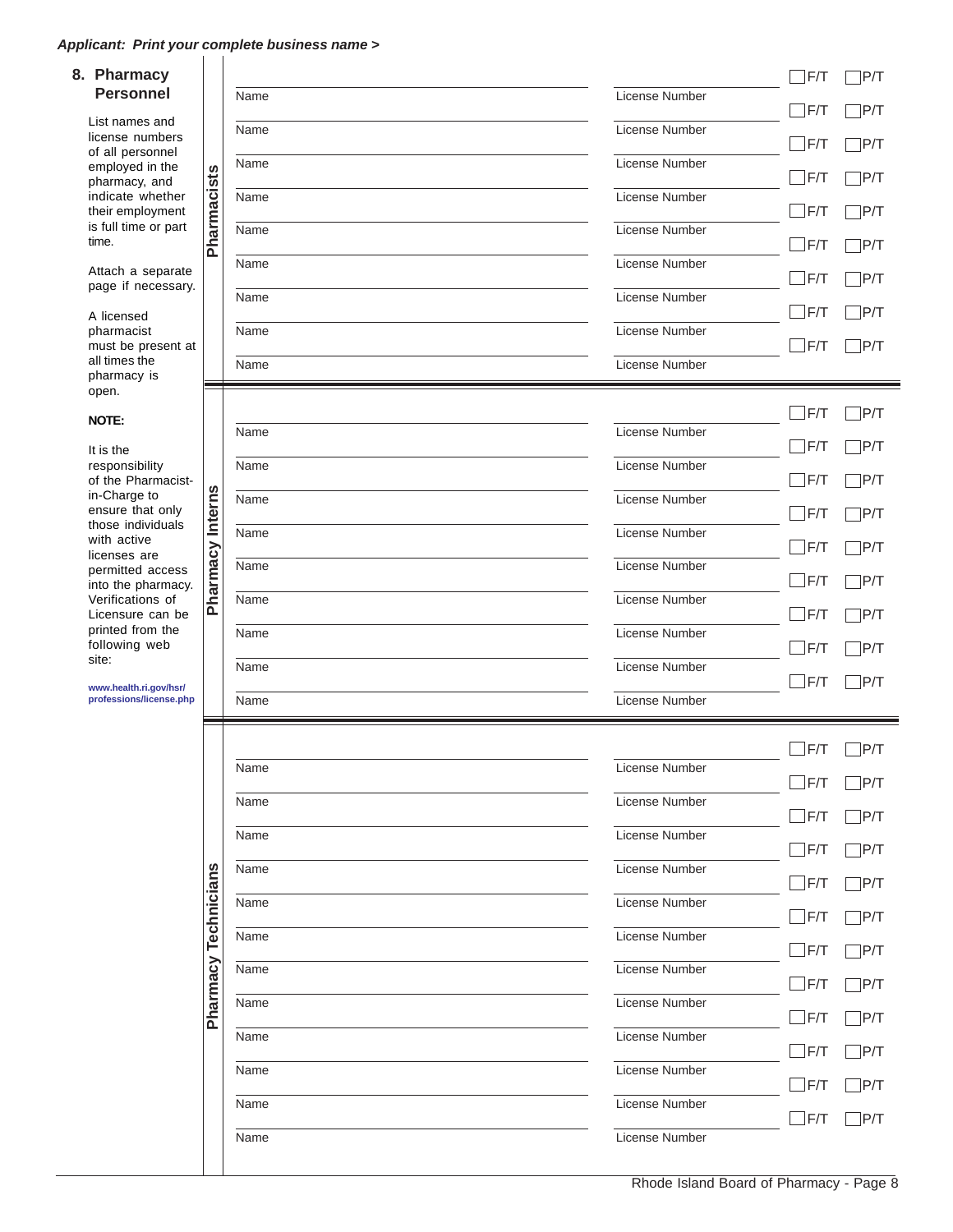#### *Applicant: Print your complete business name >*

| 9. Rhode Island                                                                                                                                                                                                                                                     | Do you wish to apply for a Rhode Island Controlled Substances Registration?                                                                                                                                                                         |  |
|---------------------------------------------------------------------------------------------------------------------------------------------------------------------------------------------------------------------------------------------------------------------|-----------------------------------------------------------------------------------------------------------------------------------------------------------------------------------------------------------------------------------------------------|--|
| <b>Controlled</b><br><b>Substances</b>                                                                                                                                                                                                                              | If "Yes", the additional fee must be included in the attached payment<br><b>No</b><br>Yes                                                                                                                                                           |  |
| <b>Registration</b><br>$(CSR)^*$                                                                                                                                                                                                                                    | Drug Schedules - Check all applicable                                                                                                                                                                                                               |  |
| Complete this area<br>to apply for a<br>registration to                                                                                                                                                                                                             | Schedule II<br>Schedule I<br>Schedule III<br>Schedule IV<br>Schedule V<br><b>Attach Protocol</b>                                                                                                                                                    |  |
| dispense and<br>possess controlled                                                                                                                                                                                                                                  | <b>Drug Enforcement Administration (DEA Registration)</b>                                                                                                                                                                                           |  |
| substances in the<br>State of Rhode<br>Island (additional<br>fee required).                                                                                                                                                                                         | Pending**<br><b>DEA Number</b>                                                                                                                                                                                                                      |  |
| <b>NOTE: The CSR is</b><br>renewed at the                                                                                                                                                                                                                           | *A CSR is not required if there are no controlled substances stored or dispensed on the premises.                                                                                                                                                   |  |
| same time as the<br>pharmacy license.                                                                                                                                                                                                                               | **A copy of the DEA Registration must be provided to the BOARD within 60 Days of issuance.                                                                                                                                                          |  |
| <b>IMPORTANT INFORMATION</b>                                                                                                                                                                                                                                        |                                                                                                                                                                                                                                                     |  |
| Carefully $\bigcap$<br>read this                                                                                                                                                                                                                                    | Licensed pharmacies cannot dispense or possess controlled substances in the State of                                                                                                                                                                |  |
| section.                                                                                                                                                                                                                                                            | Rhode Island without a valid professional license, Rhode Island Controlled Substances<br>Registration (CSR), and a federal Drug Enforcement Administration (DEA) Registration.                                                                      |  |
|                                                                                                                                                                                                                                                                     | "Controlled Substances" for purposes of this application, means a prescription drug in<br>Schedules II through V, pursuant to the Rhode Island Uniform Controlled Substances Act,                                                                   |  |
|                                                                                                                                                                                                                                                                     | and 21 CFR 1300 of the Federal Code of Regulations. Schedule I drugs are used by<br>researchers, and require the submission of a protocol.                                                                                                          |  |
| Without a Rhode Island CSR, and federal DEA Registration, pharmacies may dispense or<br>possess non-controlled prescription medications under its pharmacy license. No CSR will<br>be granted to a pharmacy applicant whose application is "pending" in this state. |                                                                                                                                                                                                                                                     |  |
|                                                                                                                                                                                                                                                                     | All applicants must make application to the U.S. Drug Enforcement Administration for a<br>federal registration. Federal regulations require that applicants comply with individual state<br>requirements before they are issued a DEA Registration. |  |
|                                                                                                                                                                                                                                                                     | <b>Registration Unit</b>                                                                                                                                                                                                                            |  |
|                                                                                                                                                                                                                                                                     | <b>US Drug Enforcement Administration</b><br><b>JFK Federal Building</b>                                                                                                                                                                            |  |
|                                                                                                                                                                                                                                                                     | <b>15 New Sudbury Street</b>                                                                                                                                                                                                                        |  |
|                                                                                                                                                                                                                                                                     | <b>Boston MA 02203-0131</b><br>(617) 557-2200                                                                                                                                                                                                       |  |
|                                                                                                                                                                                                                                                                     | Issuance of a Rhode Island Controlled Substances Registration is contingent upon                                                                                                                                                                    |  |
|                                                                                                                                                                                                                                                                     | registration from the U.S. Drug Enforcement Administration. If denied a "DEA Registration",<br>the Rhode Island Controlled Substances Registration becomes "VOID".                                                                                  |  |
|                                                                                                                                                                                                                                                                     |                                                                                                                                                                                                                                                     |  |
|                                                                                                                                                                                                                                                                     | **A copy of the DEA Registration must be provided to<br>the BOARD within 60 days of its issuance.                                                                                                                                                   |  |
|                                                                                                                                                                                                                                                                     |                                                                                                                                                                                                                                                     |  |
|                                                                                                                                                                                                                                                                     |                                                                                                                                                                                                                                                     |  |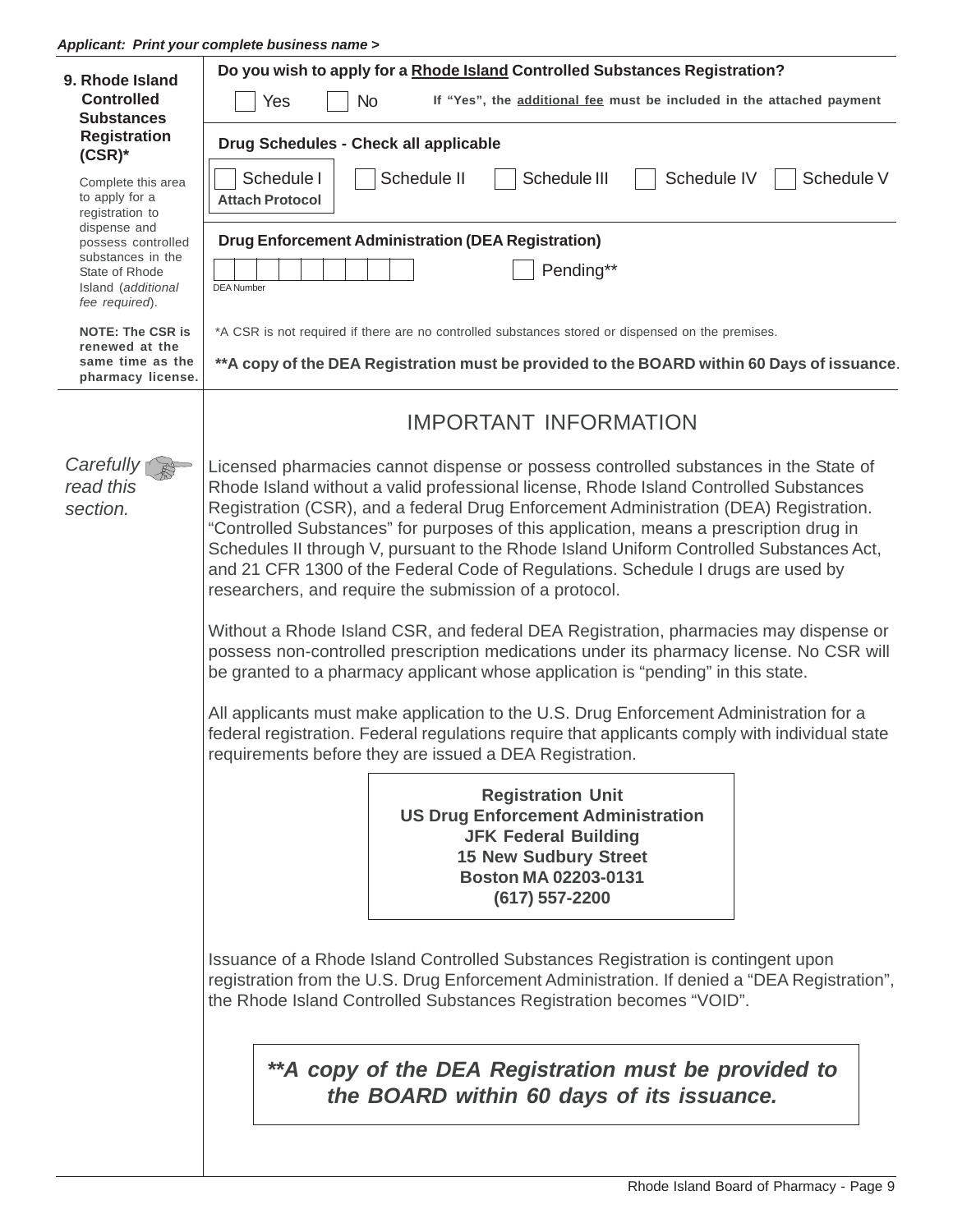| 10. Affidavit of<br><b>Applicant</b><br>Complete this section<br>and sign in the<br>presence of a notary<br>public.<br>Make sure that you<br>and the notary public<br>have completed all<br>components<br>accurately and<br>completely. | person referred to in the foregoing application and supporting documents.<br>to my application for licensure.<br>my license to practice pharmacy in the State of Rhode Island.<br>this affidavit is signed. | I hereby authorize all hospital(s), institution(s) or organizations(s), my references, personal physicians,<br>employers (past and present) and all governmental agencies and instrumentality's (local, state,<br>federal or foreign) to release to the Rhode Island Board of Pharmacy any information which is material<br>I have read carefully the questions in the foregoing application and have answered them completely,<br>without reservations of any kind, and I declare under penalty of perjury that my answers and all<br>statements made by me herein are true and correct. Should I furnish any false information in this<br>application, I hereby agree that such act shall constitute cause for denial, suspension or revocation of<br>I understand that this is a continuing application and that I have an affirmative duty to inform the Rhode<br>Island Board of Pharmacy of any change in the answers to these questions after this application and |             |
|-----------------------------------------------------------------------------------------------------------------------------------------------------------------------------------------------------------------------------------------|-------------------------------------------------------------------------------------------------------------------------------------------------------------------------------------------------------------|---------------------------------------------------------------------------------------------------------------------------------------------------------------------------------------------------------------------------------------------------------------------------------------------------------------------------------------------------------------------------------------------------------------------------------------------------------------------------------------------------------------------------------------------------------------------------------------------------------------------------------------------------------------------------------------------------------------------------------------------------------------------------------------------------------------------------------------------------------------------------------------------------------------------------------------------------------------------------|-------------|
|                                                                                                                                                                                                                                         | Signature of Applicant                                                                                                                                                                                      | Date of Signature (MM/DD/YY)<br>The foregoing instrument was acknowledged before me this ______________ day of<br>who is personally known to me or has produced __________________________________                                                                                                                                                                                                                                                                                                                                                                                                                                                                                                                                                                                                                                                                                                                                                                        |             |
|                                                                                                                                                                                                                                         | as documentation and did / did not take an oath.                                                                                                                                                            |                                                                                                                                                                                                                                                                                                                                                                                                                                                                                                                                                                                                                                                                                                                                                                                                                                                                                                                                                                           |             |
|                                                                                                                                                                                                                                         | Name of Notary (Print, Type or Stamp)                                                                                                                                                                       | Signature of Notary                                                                                                                                                                                                                                                                                                                                                                                                                                                                                                                                                                                                                                                                                                                                                                                                                                                                                                                                                       | Notary Seal |
|                                                                                                                                                                                                                                         | Notary No/Commission No.                                                                                                                                                                                    | Commission Expiration Date (MM/DD/YY)                                                                                                                                                                                                                                                                                                                                                                                                                                                                                                                                                                                                                                                                                                                                                                                                                                                                                                                                     |             |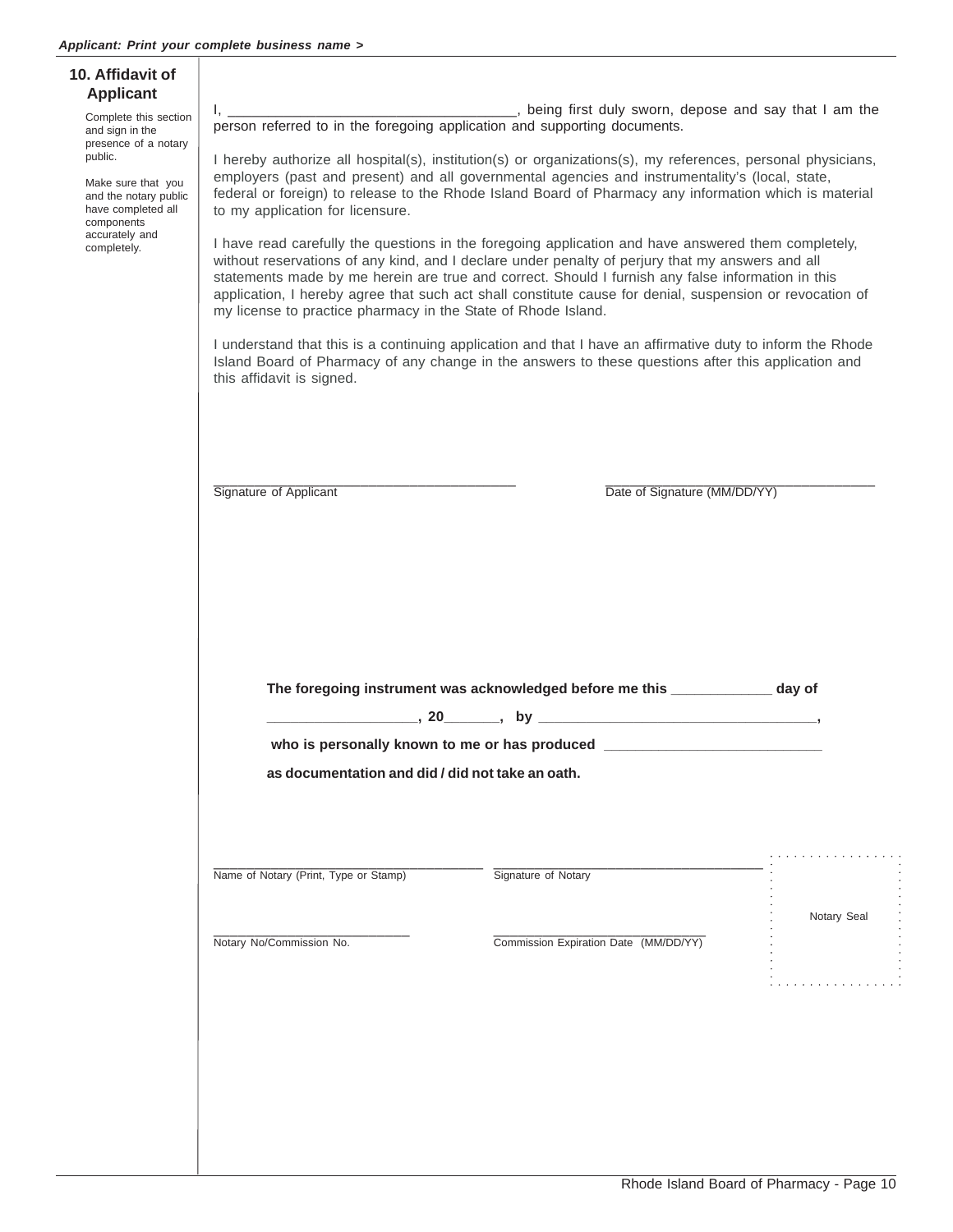Please review the following checklist to ensure that all the components of the application process have been satisfied. Some items may not apply.

| <b>Board Application</b>                                                                                                                                                                                                                                 |                                                                                                                                                                                                         |  |  |  |
|----------------------------------------------------------------------------------------------------------------------------------------------------------------------------------------------------------------------------------------------------------|---------------------------------------------------------------------------------------------------------------------------------------------------------------------------------------------------------|--|--|--|
| I have read and understand the "Instructions for Completing the Application".                                                                                                                                                                            |                                                                                                                                                                                                         |  |  |  |
| I have completed the Rhode Island Board application as instructed (pages 6-10).                                                                                                                                                                          |                                                                                                                                                                                                         |  |  |  |
| I have removed the "General Information", "Overview" and "Instructions" sections and have attached the cover page to<br>the top of the remainder of the application.                                                                                     |                                                                                                                                                                                                         |  |  |  |
|                                                                                                                                                                                                                                                          | I have completed Section 9, "Affidavit of Applicant", and had the form notarized by a notary public.                                                                                                    |  |  |  |
| I have a check or money order (preferred), made payable (in U.S. funds only) to the "RI General Treasurer" in the<br>amount of \$220.00 (\$320.00 with CSR) and attached it to the upper left-hand corner of the cover (Top) page of the<br>application. |                                                                                                                                                                                                         |  |  |  |
|                                                                                                                                                                                                                                                          | I have arranged my Board Application materials in the following order.                                                                                                                                  |  |  |  |
| Fee (attached as instructed).<br>1.                                                                                                                                                                                                                      |                                                                                                                                                                                                         |  |  |  |
| 2.<br>Board Application (includes cover page and pages 6-10).                                                                                                                                                                                            |                                                                                                                                                                                                         |  |  |  |
| 3.                                                                                                                                                                                                                                                       | Supporting documentation as required [Note: Pages containing additional information in continuation of the<br>Board application MUST indicate the section for which the information is being reported]. |  |  |  |
| 4.                                                                                                                                                                                                                                                       | Copies of the Pharmacist-in-Charge's continuing education documents for the current renewal period.                                                                                                     |  |  |  |
| 5.                                                                                                                                                                                                                                                       | Set of blueprints or plans of the proposed pharmacy (new pharmacy or change of location ONLY).                                                                                                          |  |  |  |
| 6.                                                                                                                                                                                                                                                       | A complete list of all direct or indirect owners with percentages of ownership indicated.                                                                                                               |  |  |  |
| Pharmacy.                                                                                                                                                                                                                                                | I have mailed the above application materials directly to the Rhode Island Department of Health, Board of                                                                                               |  |  |  |
| I have contacted the Drug Enforcement Administration concerning a federal DEA Controlled Substances<br>Registration (CSR), if applicable.                                                                                                                |                                                                                                                                                                                                         |  |  |  |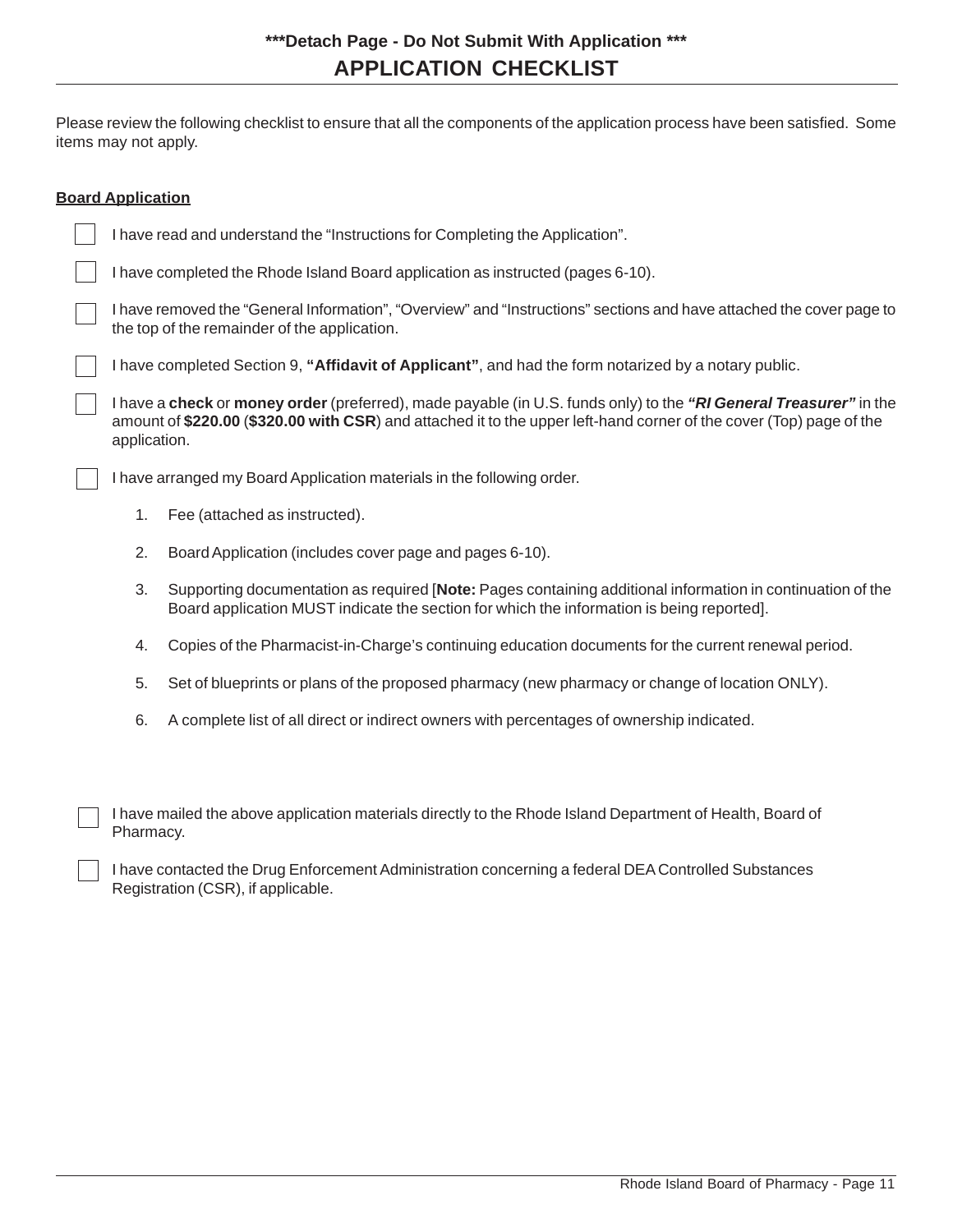**\*\*\*Detach Page - Save for Future Use \*\*\***



*RHODE ISLAND DEPARTMENT OF HEALTH* Division of Health Services Regulation Board of Pharmacy 3 Capitol Hill Providence, RI 02908-5097 Phone: (401) 222-2837

### **Termination as Pharmacist-In-Charge Report**

| TO: | Rhode Island Board of Pharmacy |
|-----|--------------------------------|
|     |                                |

FROM:

Pharmacy Name

License Number

Pharmacy Address

Pharmacy City, State, Zip Code

### SUBJECT: **TERMINATION AS PHARMACIST-IN-CHARGE**

The folllowing pharmacist is no longer the Pharmacist-in-Charge at the location listed below.

| Name                             | <b>License Number</b> |
|----------------------------------|-----------------------|
|                                  |                       |
| <b>Address</b>                   |                       |
| City, State, Zip Code            | <b>Effective Date</b> |
| The new Pharmacist-in-Charge is: |                       |
|                                  |                       |
| <b>Name</b>                      | <b>License Number</b> |
| Address                          |                       |
| City, State, Zip Code            | <b>Effective Date</b> |
|                                  |                       |

The closing inventory of **Schedule II's**, and a separate inventory of **Schedules III-V** has been/will be completed and a copy will be mailed to the BOARD.

| <b>Printed Name</b> | Title |
|---------------------|-------|
|                     |       |
| Signature           | Date  |